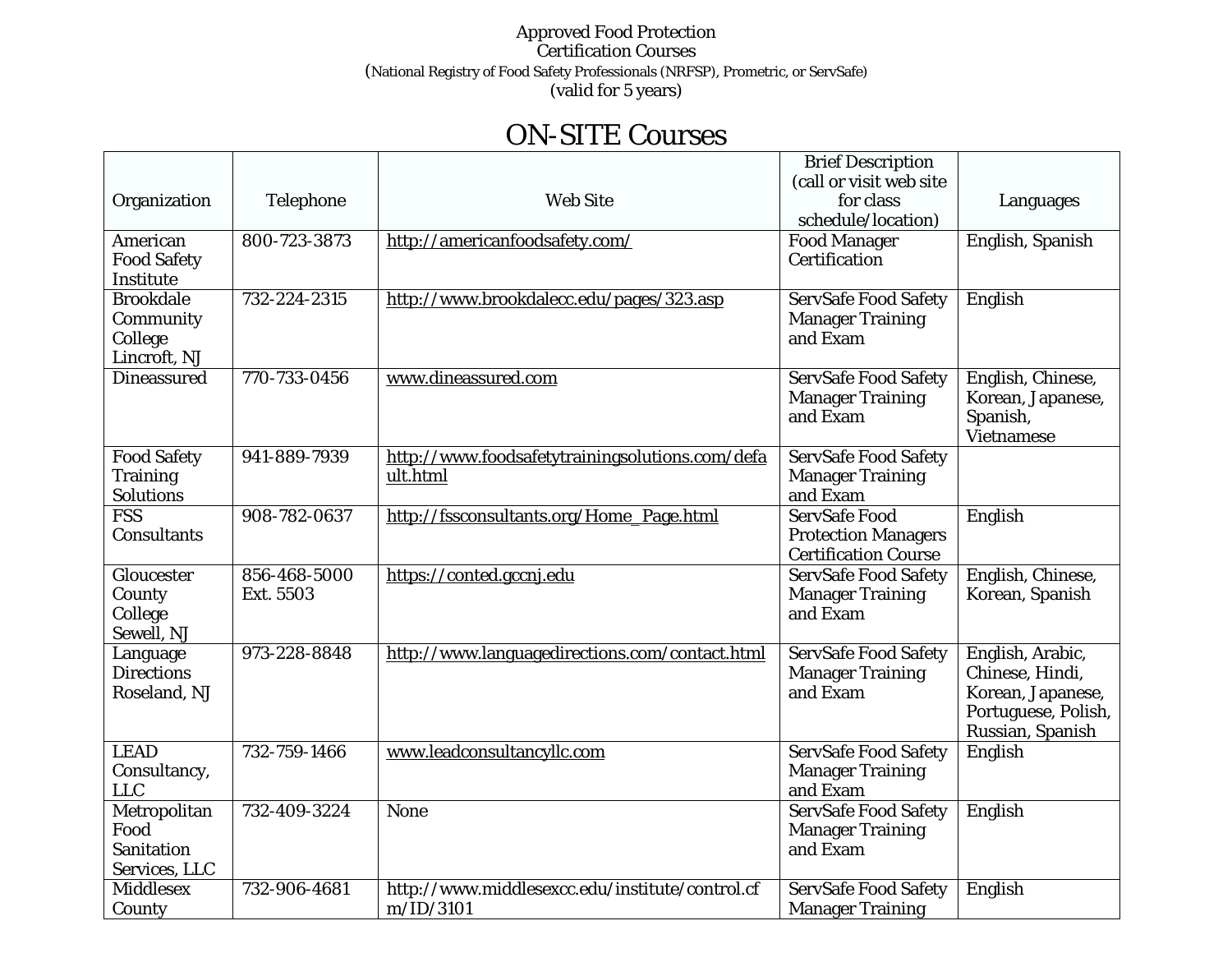| $\sim$<br>$\mathcal{L}$ ollege |  | ano<br>∟лаш |  |
|--------------------------------|--|-------------|--|